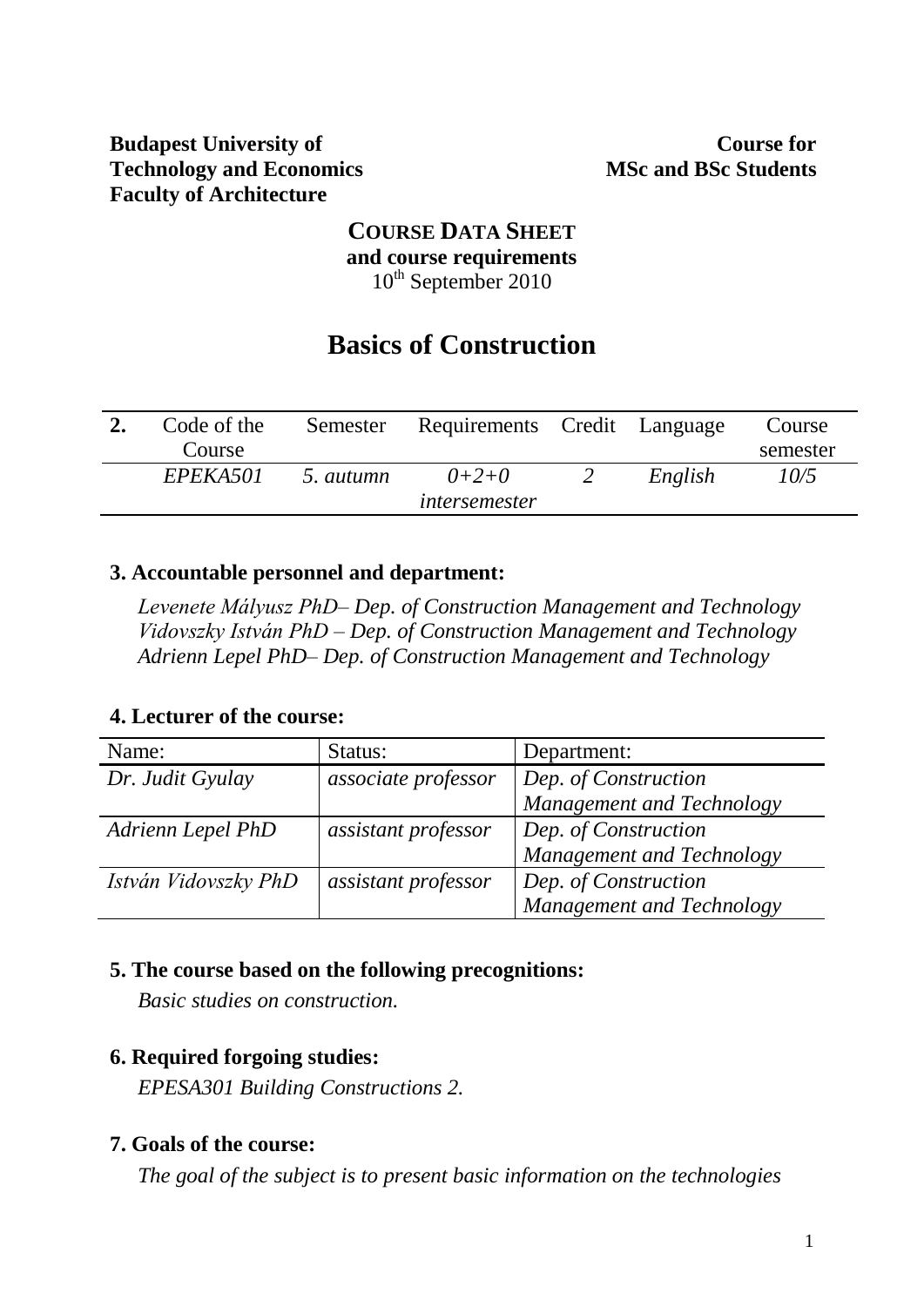*and organization of construction work, with special respect on construction activities of sub and superstructures.*

|  | 8. Detailed syllabus of the course: |  |  |  |
|--|-------------------------------------|--|--|--|
|--|-------------------------------------|--|--|--|

| <b>WEEK</b> | <b>LECTURE</b>                                                                                                                                                                | <b>SUBJECT OF LECTURE</b>                                                                                                                                                                                                                                          |
|-------------|-------------------------------------------------------------------------------------------------------------------------------------------------------------------------------|--------------------------------------------------------------------------------------------------------------------------------------------------------------------------------------------------------------------------------------------------------------------|
| 1.          | Introduction. The construction process.                                                                                                                                       | Phases and participants of the construction<br>process (roles, responsibilities, connections,<br>$etc.$ ).                                                                                                                                                         |
| 2.          | Technical preparation and controlling of<br>the construction. Contracting<br>process.                                                                                         | Detail design: Documentation for tendering<br>(tender set of drawings), documentation for<br>construction (working drawings) Tendering -<br>choosing from several possible contractors                                                                             |
| 3.          | The state and the environment of the<br>construction site.                                                                                                                    | Soil-mechanics, geodesics. Reviewing natural-<br>and geographic caracteristics of the site,<br>accessing roads, water- and power supply,<br>etc.                                                                                                                   |
| 4.          | Types of foundations                                                                                                                                                          | Types of foundations - construction technologies,<br>conditions, requirements.                                                                                                                                                                                     |
| 5.          | SITE VISIT.                                                                                                                                                                   | Construction of deep or semideep foundations.                                                                                                                                                                                                                      |
| 6.          | Conditions of the start up and the<br>finishing of the construction work.<br>Handover process. Quality<br>controlling in the construction.<br>Health and safety requirements. | Erecting the building according to the completed<br>plans. Supervision of construction. Running-<br>in (testing the systems of the building). Hand-<br>over – take-over of the building (reviewing<br>the constructions – quality and quantity - and<br>the plans) |
| 7.          | Construction equipment. Material<br>supply.                                                                                                                                   | Main equipment of construction (earthwork,<br>foundation work, construction of loadbearing<br>structures, etc.) Material supply on site - to<br>the site.                                                                                                          |
| 8.          | SITE VISIT.                                                                                                                                                                   | Construction of loadbearing structures.                                                                                                                                                                                                                            |
| 9.          | Basics of construction technology. The<br>right order of the construction<br>works.                                                                                           | Technologies in the construction process - aspects<br>of selecting the technologies. Sequence of<br>construction works (the follow-up of<br>processes).                                                                                                            |
| 10.         | Site planning of the construction.                                                                                                                                            | Site organisation. General layout of the<br>construction site, arranging temporary<br>structures, e. g. roads, stores, etc. Location of<br>main equipment, temporary buildings.                                                                                    |
| 11.         | Site planning of the construction.                                                                                                                                            | Site organisation in practise. Studio work.                                                                                                                                                                                                                        |
| 12.         | Time scheduling.                                                                                                                                                              | Types, realations. List of operations, survey for<br>quantities, labour schedule, plant schedule,<br>material schedule.                                                                                                                                            |
| 13.         | Midsemester test                                                                                                                                                              |                                                                                                                                                                                                                                                                    |
| 14.         | Studio week.                                                                                                                                                                  |                                                                                                                                                                                                                                                                    |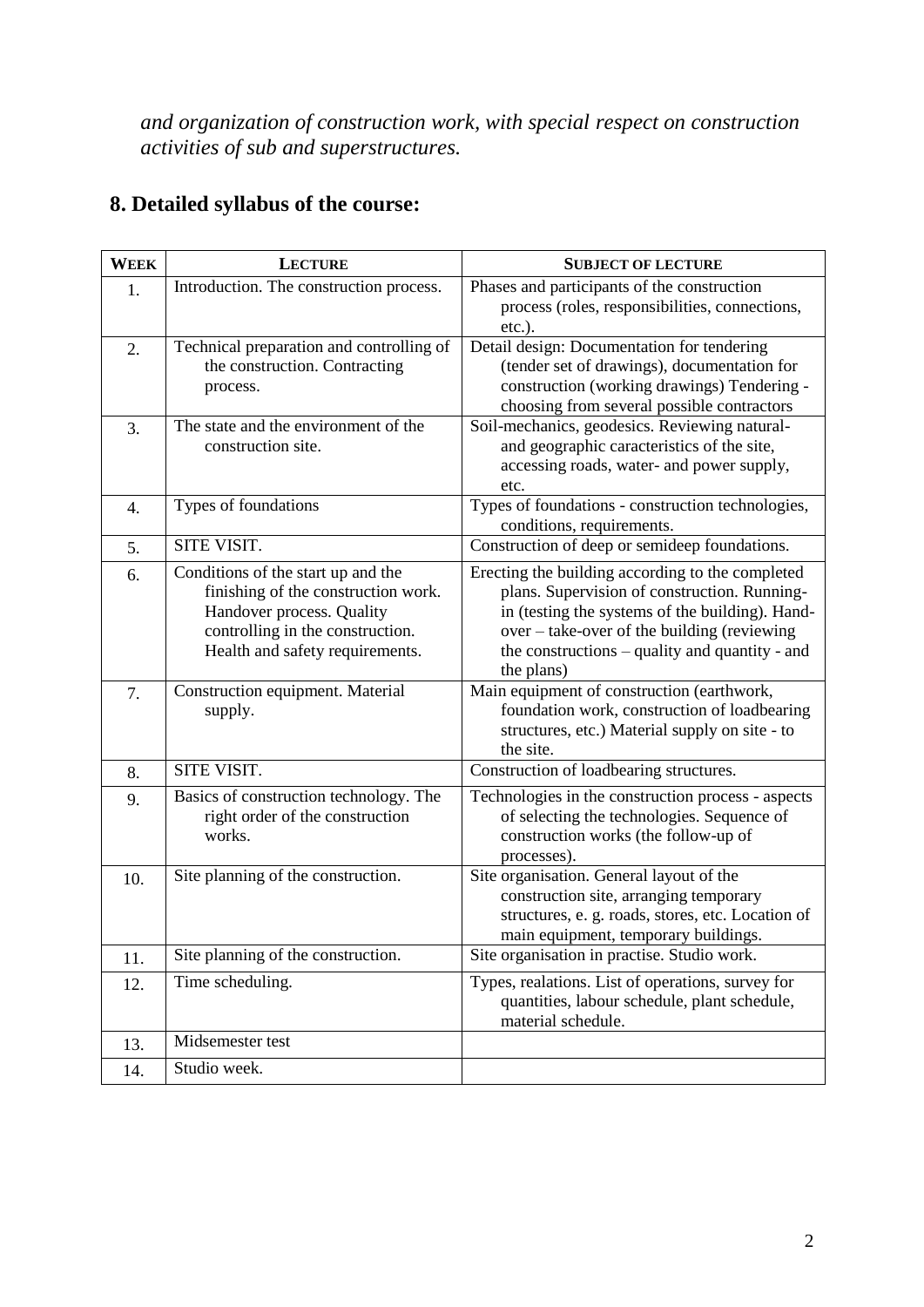# **9. Educational methods of the course:**

*Considering the character of the subject both theoretical and practical knowledge is essential, therefore besides the lectures the site visits play emphasized role as well.*

# **10. Requirements**

*Midsemester test. Presence on at least 70% of the lectures.*

# **11. Opportunities of complementation:**

*According to the Code of Studies and Exams of BME.*

## **12. Consultation:**

*On the occasion of the lectures.*

# **13. Literature:**

*The slides of the lectures on the website on the department.*

*Books:*

*1. Fullerton, Richard Lewis: Construction technology: level 1. Oxford University press, Oxford, 1980.*

*2. Smith, R. C.; Anders, C. K. : Principals and practices of heavy construction, Prentice-Hall, Englewood Cliffs, New Jersey, 1986*

*4. Earth construction technology, UN Centre of Human Settlements, Nairobi, 1986*

## **14. Required studies and exercises of the course:**

*participation on the lecturers – 60% preparation for the test – 40%*

| Name:             | <b>Status:</b>             | Department:                      |
|-------------------|----------------------------|----------------------------------|
| Adrienn Lepel PhD | <i>assistant professor</i> | Dep. of Construction             |
|                   |                            | <b>Management and Technology</b> |

#### **15. The syllabus of the course was elaborated by:**